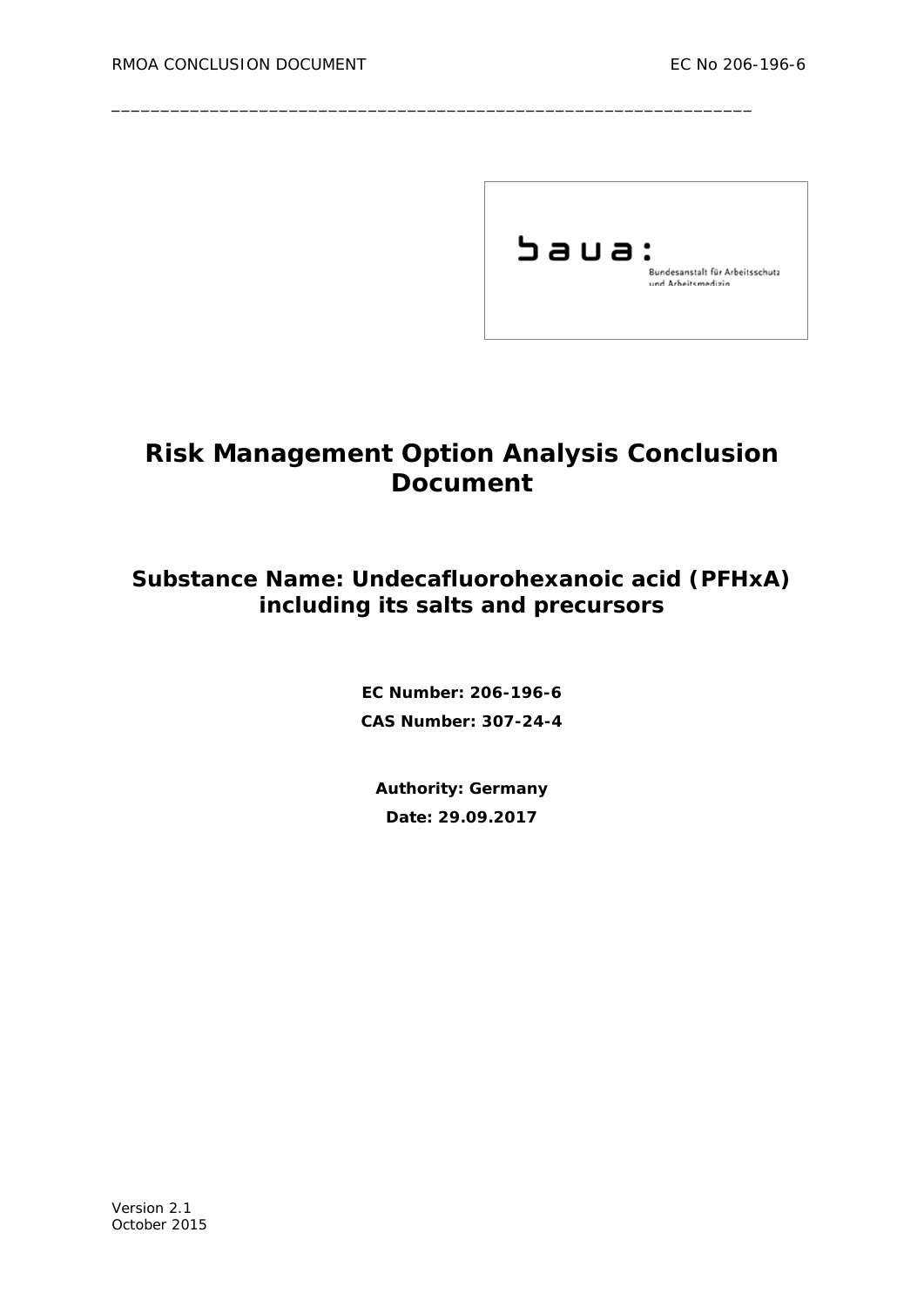#### **DISCLAIMER**

\_\_\_\_\_\_\_\_\_\_\_\_\_\_\_\_\_\_\_\_\_\_\_\_\_\_\_\_\_\_\_\_\_\_\_\_\_\_\_\_\_\_\_\_\_\_\_\_\_\_\_\_\_\_\_\_\_\_\_\_\_\_\_\_\_

The author does not accept any liability with regard to the use that may be made of the information contained in this document. Usage of the information remains under the sole responsibility of the user. Statements made or information contained in the document are without prejudice to any further regulatory work that ECHA or the Member States may initiate at a later stage. Risk Management Option Analyses and their conclusions are compiled on the basis of available information and may change in light of newly available information or further assessment.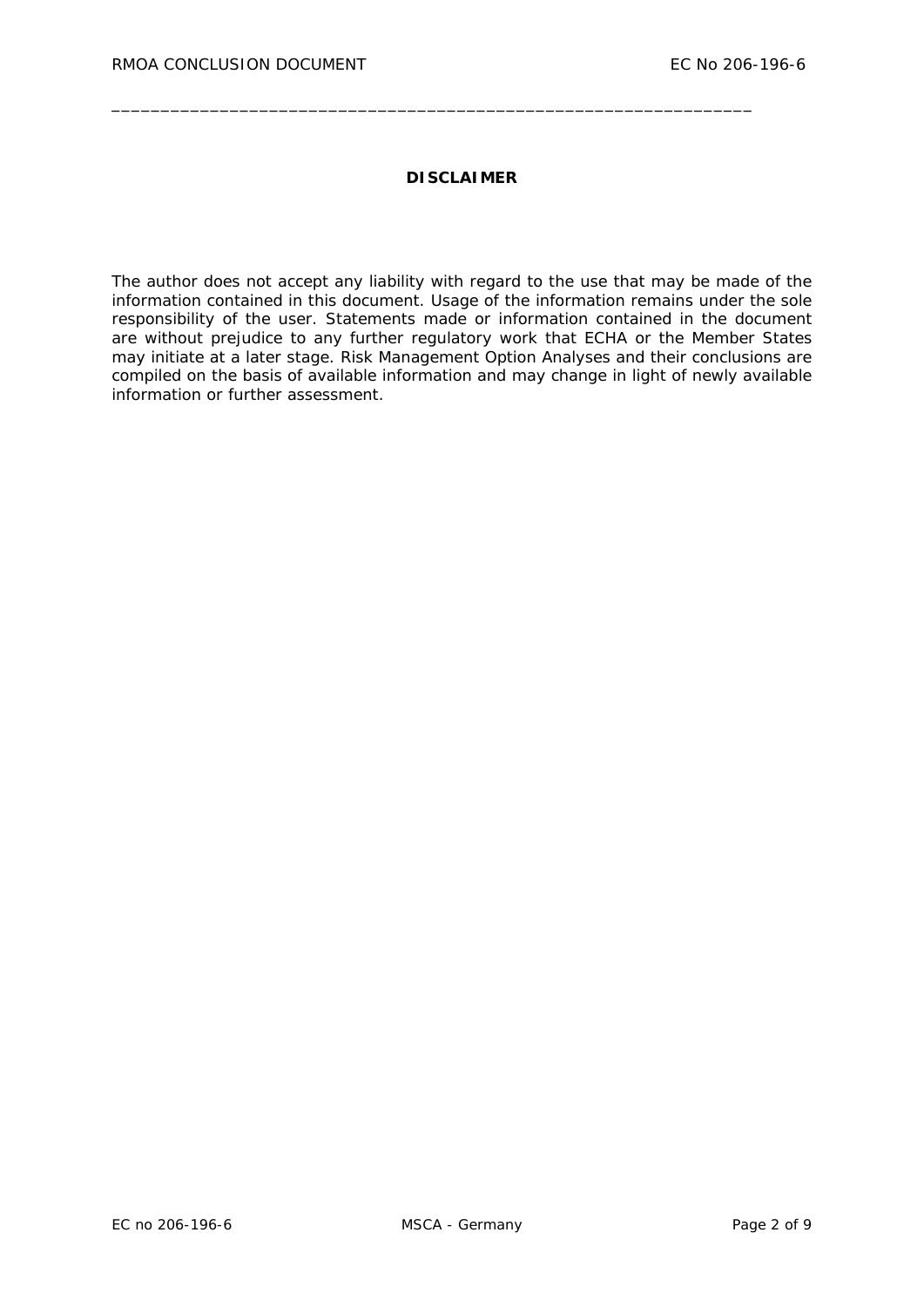## **Foreword**

The purpose of Risk Management Option analysis (RMOA) is to help authorities decide whether further regulatory risk management activities are required for a substance and to identify the most appropriate instrument to address a concern.

\_\_\_\_\_\_\_\_\_\_\_\_\_\_\_\_\_\_\_\_\_\_\_\_\_\_\_\_\_\_\_\_\_\_\_\_\_\_\_\_\_\_\_\_\_\_\_\_\_\_\_\_\_\_\_\_\_\_\_\_\_\_\_\_\_

RMOA is a voluntary step, i.e., it is not part of the processes as defined in the legislation. For authorities, documenting the RMOA allows the sharing of information and promoting early discussion, which helps lead to a common understanding on the action pursued. A Member State or ECHA (at the request of the Commission) can carry out this case-bycase analysis in order to conclude whether a substance is a 'relevant substance of very high concern (SVHC)' in the sense of the SVHC Roadmap to 2020<sup>1</sup>.

An RMOA can conclude that regulatory risk management at EU level is required for a substance (e.g. harmonised classification and labelling, Candidate List inclusion, restriction, other EU legislation) or that no regulatory action is required at EU level. Any subsequent regulatory processes under the REACH Regulation include consultation of interested parties and appropriate decision making involving Member State Competent Authorities and the European Commission as defined in REACH.

This Conclusion document provides the outcome of the RMOA carried out by the author authority. In this conclusion document, the authority considers how the available information collected on the substance can be used to conclude whether regulatory risk management activities are required for a substance and which is the most appropriate instrument to address a concern. With this Conclusion document the Commission, the competent authorities of the other Member States and stakeholders are informed of the considerations of the author authority. In case the author authority proposes in this conclusion document further regulatory risk management measures, this shall not be considered initiating those other measures or processes. Since this document only reflects the views of the author authority, it does not preclude Member States or the European Commission from considering or initiating regulatory risk management measures which they deem appropriate.

-

<span id="page-2-0"></span><sup>1</sup> For more information on the SVHC Roadmap: [http://echa.europa.eu/addressing](http://echa.europa.eu/addressing-chemicals-of-concern/substances-of-potential-concern/svhc-roadmap-to-2020-implementation)[chemicals-of-concern/substances-of-potential-concern/svhc-roadmap-to-2020](http://echa.europa.eu/addressing-chemicals-of-concern/substances-of-potential-concern/svhc-roadmap-to-2020-implementation) [implementation](http://echa.europa.eu/addressing-chemicals-of-concern/substances-of-potential-concern/svhc-roadmap-to-2020-implementation)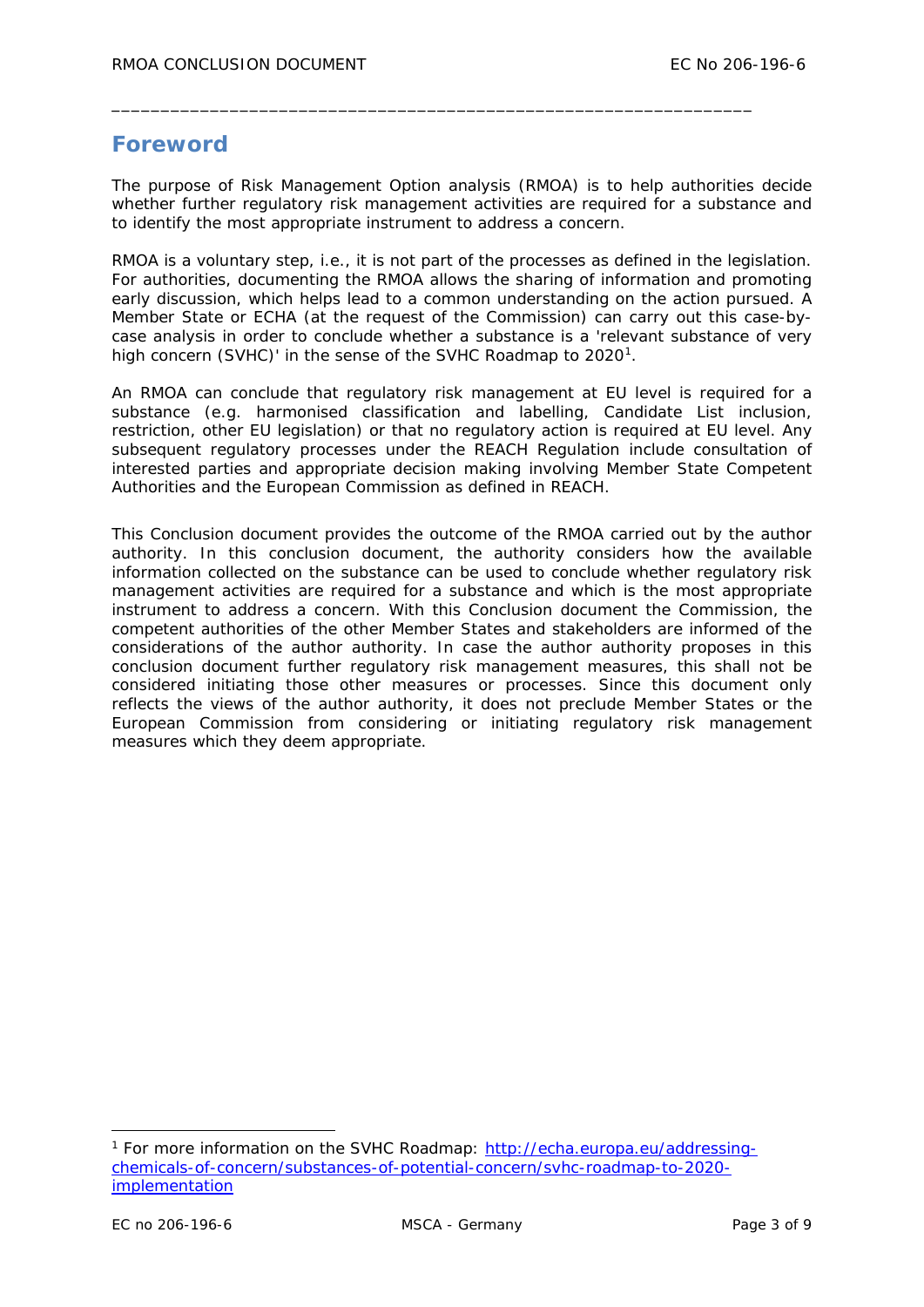## **1. OVERVIEW OF OTHER PROCESSES / EU LEGISLATION**

\_\_\_\_\_\_\_\_\_\_\_\_\_\_\_\_\_\_\_\_\_\_\_\_\_\_\_\_\_\_\_\_\_\_\_\_\_\_\_\_\_\_\_\_\_\_\_\_\_\_\_\_\_\_\_\_\_\_\_\_\_\_\_\_\_

This document focuses on perfluorohexanoic acid (PFHxA, C6-PFCA) and its precursors. These substances are representatives of the group of per- and polyfluoroalkyl substances (PFASs). They all represent the same structural element; a perfluorinated carbon chain. PFASs are pragmatically divided into long and short-chain representatives, depending on the length of the perfluorinated carbon chain.

Long-chain perfluoroalkyl acids share similar properties, besides their persistence they accumulate in organisms and some of the representatives show toxic effects to humans. Therefore, PFOS, a representative of the long-chain perfluoroalkane sulfonic acids (PFSAs) has already been identified as a persistent organic pollutant (POP) and is thus internationally regulated via the Stockholm Convention. Regulatory activities under REACH for further PFSAs are on the way.

In Europe, three long-chain perfluoroalkyl carboxylic acids (PFCAs) with 8-10 carbon atoms[2](#page-3-0) are included in Annex VI of the CLP-regulation, i.a. as reprotoxic substance of category 1B. Under REACH the long-chain PFCAs containing 8-14 carbon atoms and C9 PFSA have been identified as SVHCs because of their PBT or vPvB properties and were added to the Candidate List. Restriction proposals for long-chain PFCAs are implemented (for C8 PFCA, its salts and related substances) or under preparation (for C9-C14 PFCAs).

Because of the regulatory pressure, industry is moving to PFASs with shorter chains. These PFASs are as persistent as long-chain representatives and have in addition a high mobility, especially in the aqueous environment. Already today, short-chain PFASs are increasingly detected in different environmental media, in remote places far from any obvious sources and in drinking water resources including ground water. Even advanced techniques for drinking water treatment are ineffective in removing short-chain PFASs. Therefore, it is of importance to reveal concerns and adverse effects related to their presence in different environmental compartments in order to assess the need for measures to protect the environment.

PFHxA itself is neither registered under REACH nor is it used. However, PFHxA-related substances (precursors), which can be degraded to PFHxA are registered and used within the EU. For grouping purposes of PFASs, the properties of the final degradation products, e.g. PFHxA, are in the focus of the hazard assessment. However, risk management should address all potential precursors as well.

Two precursors of PFHxA, fluorotelomer acrylate (6:2 FTA) and fluorotelomer methacrylate (6:2 FTMA), were listed on the CoRAP for the year 2016, due to potential endocrine disrupting properties, suspected PBT properties and concerns regarding exposure. The process of substance evaluation is not yet finished. Open points from SEV are not targeted by the RMOA.

-

<span id="page-3-0"></span><sup>2</sup> *perfluorooctanoic acid, (PFOA C8-PFCA), perflurononanoic acid, (PFNA, C9-PFCA), and perflurodecanoic acid (PFDA, C-10 PFCA)*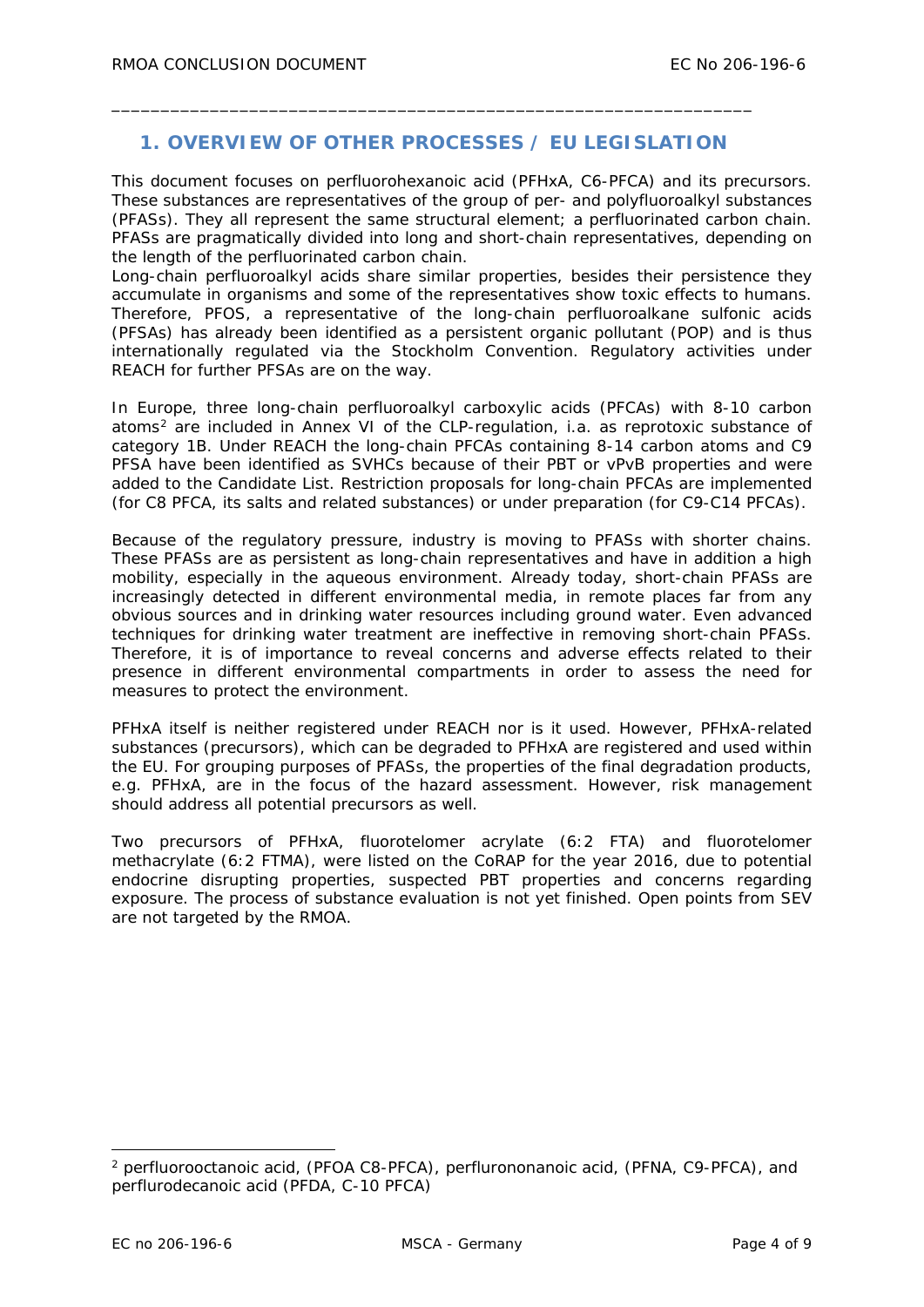## **2. CONCLUSION OF RMOA**

This conclusion is based on the REACH and CLP data as well as other available relevant information taking into account the SVHC Roadmap to 2020, where appropriate.

\_\_\_\_\_\_\_\_\_\_\_\_\_\_\_\_\_\_\_\_\_\_\_\_\_\_\_\_\_\_\_\_\_\_\_\_\_\_\_\_\_\_\_\_\_\_\_\_\_\_\_\_\_\_\_\_\_\_\_\_\_\_\_\_\_

| <b>Conclusions</b>                                | <b>Tick</b><br>box |
|---------------------------------------------------|--------------------|
| Need for follow-up regulatory action at EU level: |                    |
| Harmonised classification and labelling           |                    |
| Identification as SVHC (authorisation)            |                    |
| <b>Restriction under REACH</b>                    |                    |
| Other EU-wide regulatory measures                 |                    |
| Need for action other than EU regulatory action   |                    |
| No action needed at this time.                    |                    |

## **3. NEED FOR FOLLOW-UP REGULATORY ACTION AT EU LEVEL**

## **3.1 Identification as a substance of very high concern, SVHC (first step towards authorisation)**

PFHxA is a man-made substance without any known natural source. It is very mobile in the aqueous environment given by its high water solubility and low sorption coefficients. PFHxA does not degrade under environmentally relevant conditions and is regarded as very persistent. The high mobility and extreme persistence leads to an effective transport of PFHxA to raw water and to a transport of PFHxA into remote regions. This is demonstrated by environmental monitoring data showing ubiquitous findings of PFHxA in the environment, e.g. in surface waters including rivers and oceans, in groundwater, in drinking water and in biota. The raw water contamination results also in a contamination of drinking water. Once water resources are contaminated, PFHxA cannot be eliminated sufficiently with common measures or even modern technologies. PFHxA is found in remote regions, as for example in the arctic or snow in the European Alps. Besides the distribution of PFHxA itself, also long-range transport of potential precursors of PFHxA could be responsible for these findings of PFHxA.

For assessing the bioaccumulation potential it is known from the assessment of PFOA that BCFs in fish are not the relevant endpoint to consider. PFHxA has non-negligible half-lives in organisms, even though they are shorter compared to those of long-chain PFASs. The protein binding potential of PFHxA is comparable to long-chain PFASs. Due to the extreme persistence, organisms may be permanently and nearly irreversibly exposed, once PFHxA has been emitted. Based on this a final conclusion cannot be drawn, whether PFHxA is bioaccumulative or not. Data on enrichment in food chains is rare. Nevertheless, laboratory studies as well as field studies show enrichment of PFHxA in plants. Overall, it can be concluded that PFHxA is frequently observed in organisms.

Standard data for ecotoxicity of PFHxA does not give reason for concern. However, longterm effects cannot be excluded. Exposure via background concentrations of short-chain PFASs may affect sensible population groups or development stages (Health effects for the human population and environmental endocrine disrupting properties are potentially of concern, but not subject of this evaluation).

In summary, the following concerns regarding PFHxA have been identified in a first assessment:

 $\rightarrow$  PFHxA is very persistent.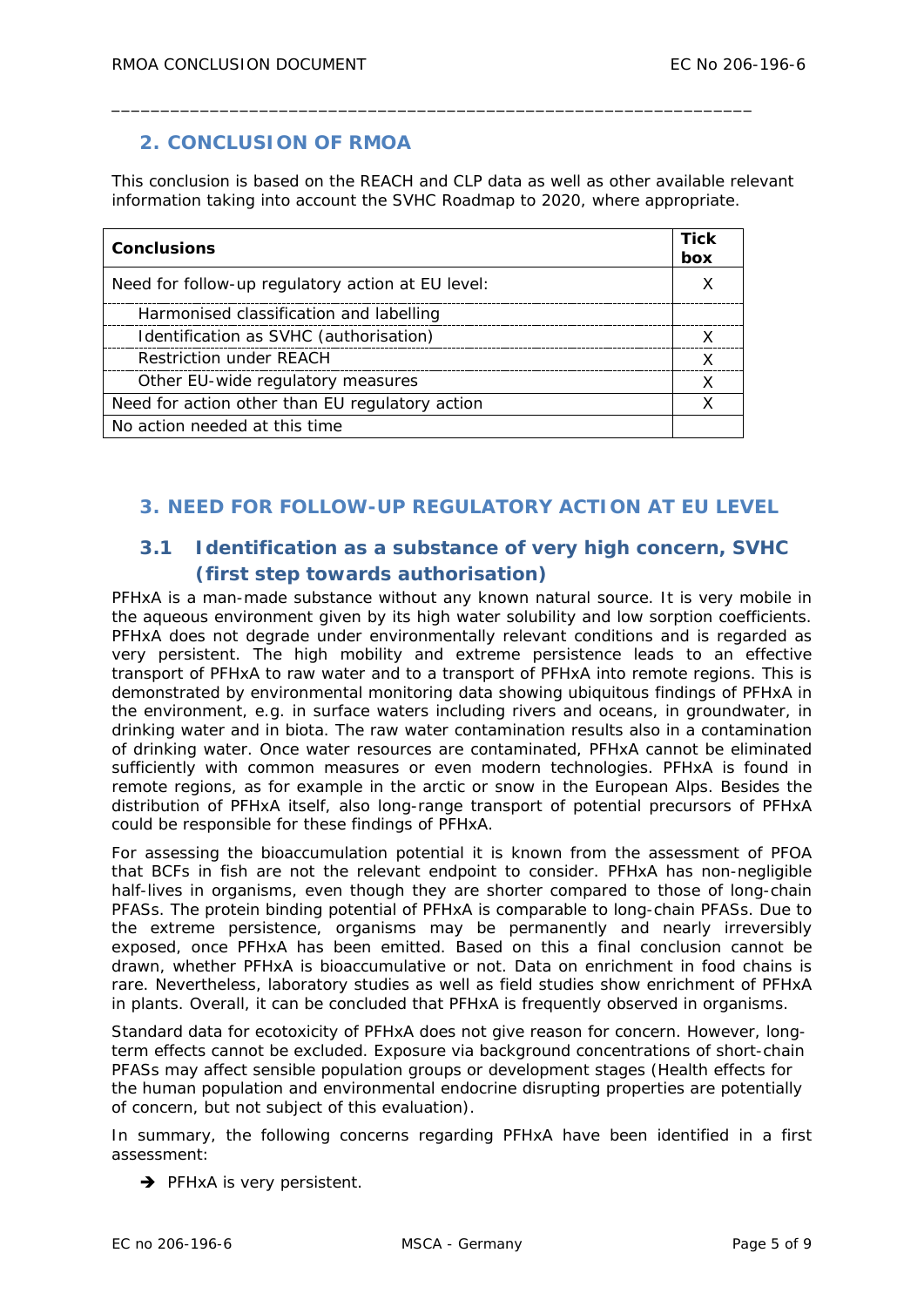- $\rightarrow$  PFHxA is very mobile.
- $\rightarrow$  Once emitted, PFHxA can only hardly, if at all, be removed from water.

\_\_\_\_\_\_\_\_\_\_\_\_\_\_\_\_\_\_\_\_\_\_\_\_\_\_\_\_\_\_\_\_\_\_\_\_\_\_\_\_\_\_\_\_\_\_\_\_\_\_\_\_\_\_\_\_\_\_\_\_\_\_\_\_\_

- $\rightarrow$  PFHxA has a potential for long-range transport.
- $\rightarrow$  Organisms may be permanently exposed to PFHxA, resulting in continuous exposure to organisms and poorly reversible internal concentrations.
- $\rightarrow$  There is a high level of uncertainty, if the permanent exposure causes adverse effects in organisms. Due to the prognosticated increasing use of short-chain PFASs (based on substitution of long-chain PFASs), background concentrations might reach toxic levels.
- $\rightarrow$  PFHxA can enrich in water-rich edible parts of plants.

Considering the precautionary principle (Article 1(3) of the REACH Regulation), the release of very persistent chemicals, resulting in continuous and poorly reversible concentrations in organisms, is considered as of high concern.

The concerns regarding PFHxA match the characteristics of a PBT substance according to guidance R.11 (2014): "What distinguishes the PBT and vPvB substances from other substances is that i) the level of uncertainty in identifying long-term risk cannot be estimated with sufficient accuracy and ii) consequences of an underestimation of adverse effects are not easily reversible by regulatory action, i.e. the effect is occurring or is likely to occur at a certain point in time and, even if there is immediate regulatory action to prevent further emission, the adverse effects will continue." Due to the extreme persistence and mobility, PFHxA is poorly reversible from the environment, even if regulatory action is taking place. Furthermore, in case of PFHxA, there is a high uncertainty about long-term effects. In conclusion, the above described behaviour of PFHxA in the environment is considered to be of very high concern.

The detailed assessment of these concerns is going to be subject to the next step after the RMOA. The aim of the assessment is to justify that PFHxA is of equivalent level of concern to a PBT or vPvB substance according to Article 57(f).

The relevance of PFHxA is shown by its occurrence in the environment. Even though PFHxA itself is not registered under REACH, several of its potential precursors are registered with tonnage bands from 1 to more than 1000 tonnes per annum. Use and production of these precursors are taking place in Europe. The use areas are broad and release into the environment cannot be excluded. Monitoring data for PFHxA and knowledge from other PFASs show that release into the environment is taking place.

To minimize the exposure of the environment with PFHxA, PFHxA, its salts, and its precursors need to be substituted were technically and economically feasible. The first appropriate risk management option is to assess the concerning intrinsic properties of PFHxA in order to assert that PFHxA raises equivalent level of concern to a PBT or vPvB substance according to article 57(f). An in-depth discussion at MSC-level on the properties of concern of PFHxA will decide on the SVHC status and will facilitate e.g. a restriction process.

### Restriction under REACH

#### **Scope of the restriction:**

In order to minimize the exposure of the environment to PFHxA the precursors need to be in the scope of risk management. They are used for several applications whereas PFHxA itself has no known use. Therefore, a grouping approach seems appropriate for managing the risk.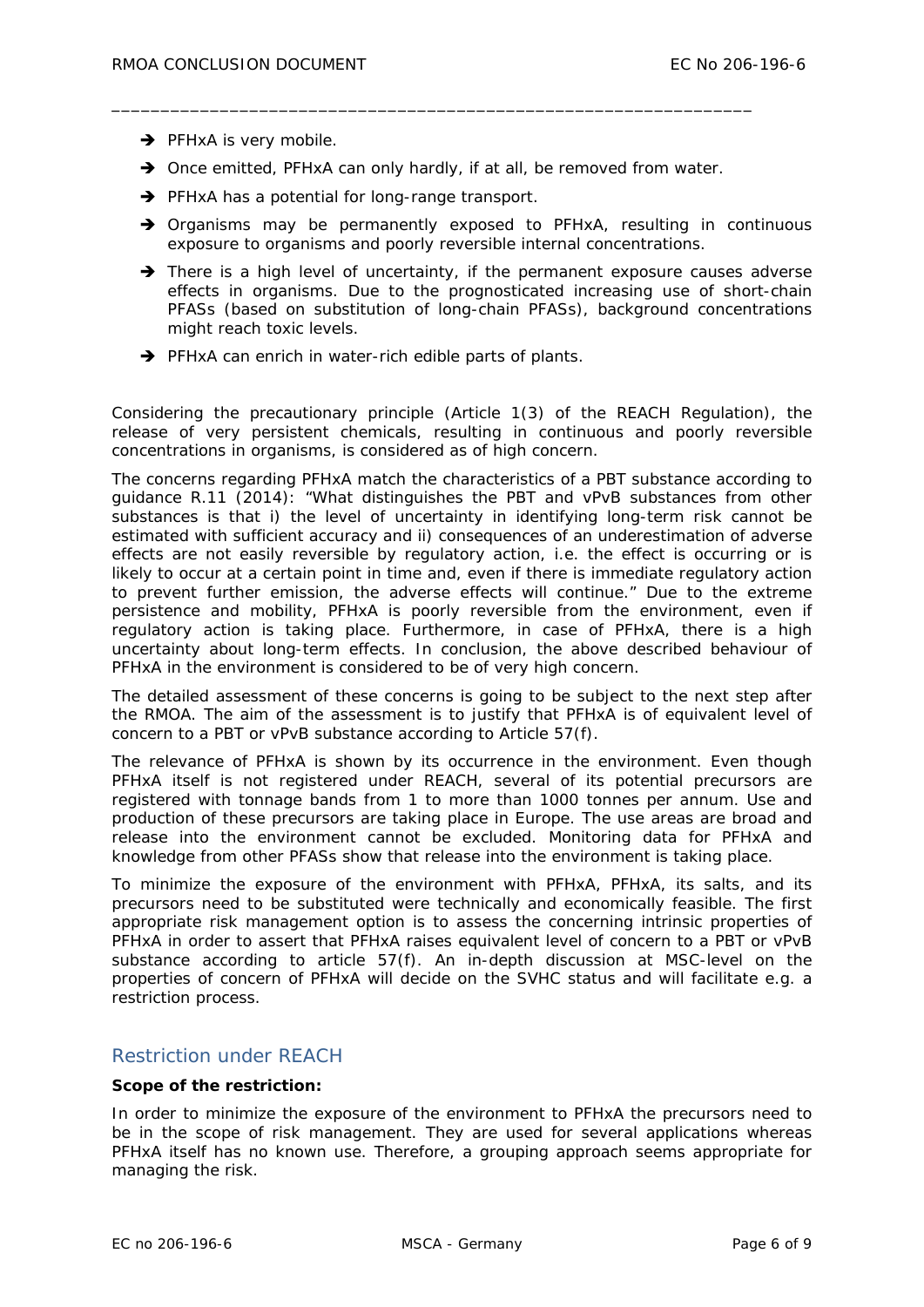#### **Restriction as the most appropriate risk management measure:**

\_\_\_\_\_\_\_\_\_\_\_\_\_\_\_\_\_\_\_\_\_\_\_\_\_\_\_\_\_\_\_\_\_\_\_\_\_\_\_\_\_\_\_\_\_\_\_\_\_\_\_\_\_\_\_\_\_\_\_\_\_\_\_\_\_

In line with risk management for other representatives out of the PFASs group we suggest a restriction as the most appropriate measure to minimize concentrations in the environment. The advantages of the restriction are:

- The possibility to address a group of substances, in this case all potential precursors.
- The possibility to cover imported articles, which in this case is assumed one potential source into the environment.

#### **Alternatives:**

There are three types of alternatives to C6 PFCAs (related to the alternatives to longchain PFASs):

- 1) substances with shorter per- or polyfluorinated chains e.g. 4:2 fluorotelomer based chemicals and perfluoropolyethers (PFPE) used as alternative processing aids for fluoropolymer manufacturing
- 2) non-fluorine-containing substances, and
- 3) non chemical techniques

#### **Table 1: Alternatives to C6 PFCAs**

| <b>Alternative substances</b>                                                                | <b>Uses</b>                                                                                                                                         |
|----------------------------------------------------------------------------------------------|-----------------------------------------------------------------------------------------------------------------------------------------------------|
| 4:2 fluorotelomer-based chemicals                                                            | Replaces especially their higher<br>homologues                                                                                                      |
| Perfluorobutane sulfonyl fluoride<br>(PFBS) or substances based on C-4<br>perfluorocompounds | Replaces chemicals based on<br>perfluorooctane sulfonyl fluoride                                                                                    |
| Perfluoropolyethers, PFPE                                                                    | Fluoropolymer manufacturing                                                                                                                         |
| <b>Fluorinated oxetanes</b>                                                                  |                                                                                                                                                     |
| Other fluorinated polymers                                                                   |                                                                                                                                                     |
| Fatty alcohol polyglycol ether sulphate                                                      | Levelling and wetting agents                                                                                                                        |
| Silicone polymers                                                                            | Impregnation of textiles, leather and<br>carpets                                                                                                    |
| Sulfosuccinates                                                                              | Wetting agent for paints and coatings                                                                                                               |
| Propylated aromatics (naphtalenes<br>and biphenyls)                                          | Water repelling agents for e.g.<br>corrosion protection systems, marine<br>paints, resins, printing inks, electrical<br>and mechanical applications |
| Other hydrocarbon surfactants                                                                | Photographic industry                                                                                                                               |
| Stearamidomethyl pyridine chloride                                                           | Impregnation of textiles, leather and<br>carpets                                                                                                    |
| Paraffins                                                                                    | Increased water repellence of textiles                                                                                                              |
| Siloxans                                                                                     |                                                                                                                                                     |
| Melamin-resins                                                                               |                                                                                                                                                     |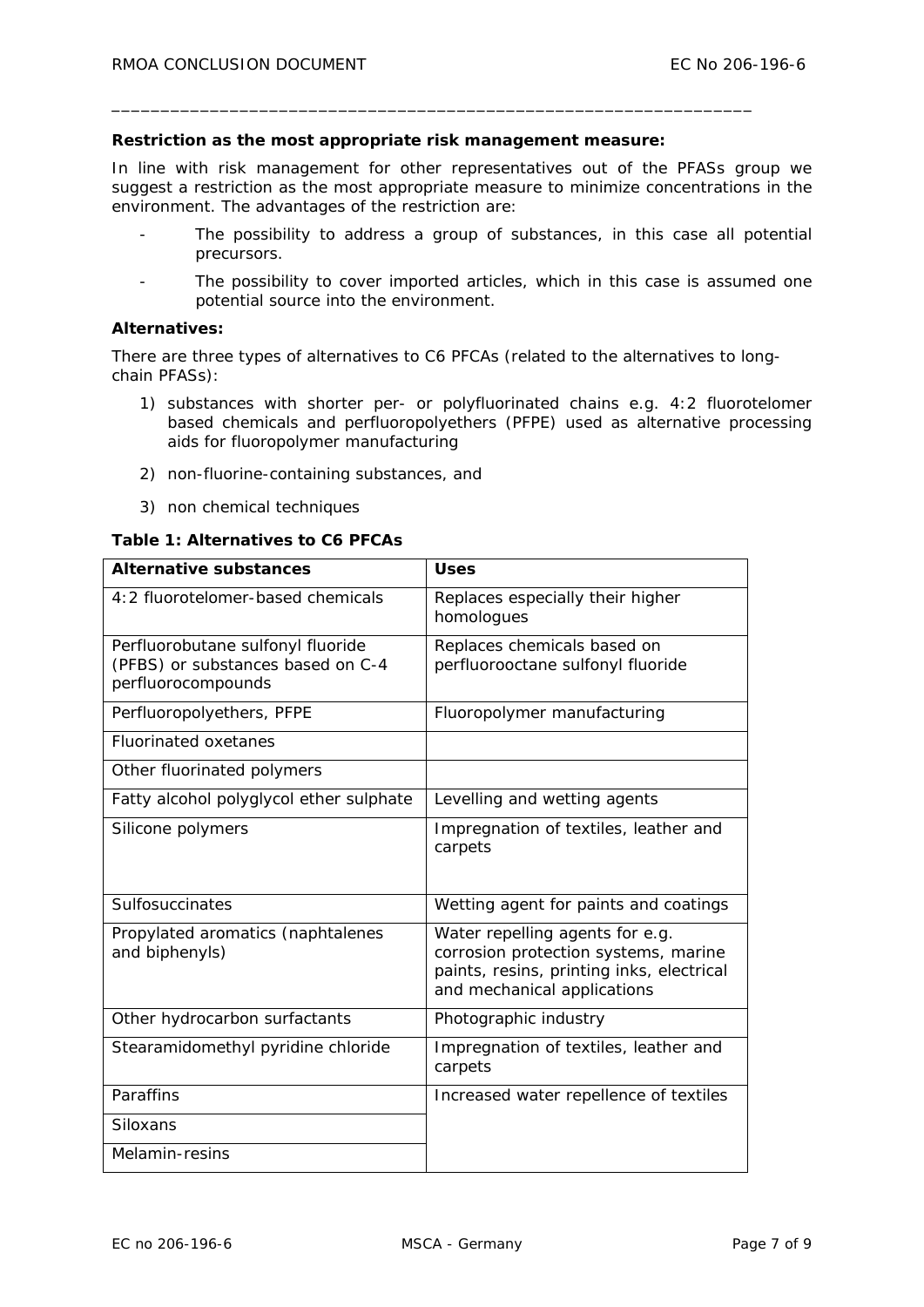| Dendrimers   |  |
|--------------|--|
| Polyurethans |  |

\_\_\_\_\_\_\_\_\_\_\_\_\_\_\_\_\_\_\_\_\_\_\_\_\_\_\_\_\_\_\_\_\_\_\_\_\_\_\_\_\_\_\_\_\_\_\_\_\_\_\_\_\_\_\_\_\_\_\_\_\_\_\_\_\_

The technical and economic feasibility of an alternative is heavily influenced by the specific requirements of the user (a company, an industry or sector) of the alternative and the conditions prevailing in the country where the user operates. In addition, determining the technical feasibility of an alternative requires detailed information about the performance for the specific use and expertise to assess this information. Industry points out that even though fluorine-free substances are available for some applications they may not work as well as PFASs in all cases. For example, when durable water and oil repellence or very low surface tension is needed, it is, according to industry, difficult to replace PFASs with a non-fluorine alternative.

However, alternatives have been discussed already in the course of the restriction for PFOA and other long-chain PFASs. Short-chain PFASs persist in the environment and are already ubiquitously distributed in the environment. Because of their mobility, they easily reach water resources and are of concern for drinking water. Therefore, the use of short-chain PFASs as alternatives should be avoided, where possible. Substances/techniques with less concern are already available for a majority of uses or need to be developed.

#### **Socio-economic consequences of the envisaged restriction:**

A socioeconomic analysis will be conducted within the process of the restriction. In light of the concerning properties of PFHxA a restriction is seen as a beneficial contribution to avoid future health- and environmental costs. Future health and environmental damage might be very difficult and costly to reverse once precursors of PFHxA have been released into the environment.

In conclusion, a restriction on PFHxA, its salts and related precursors is the most appropriate way to limit the risks for the environment on an EU level. Particularly import of articles containing these substances can be regulated in this way.

#### **3.2 Other Union-wide regulatory measures**

Further possible EU-wide regulatory measures have been evaluated. In result these individual measures can due to the wide dispersive uses of PFHxA and respective precursor substances not effectively reduce the overall emissions and are therefore evaluated to be not sufficient.